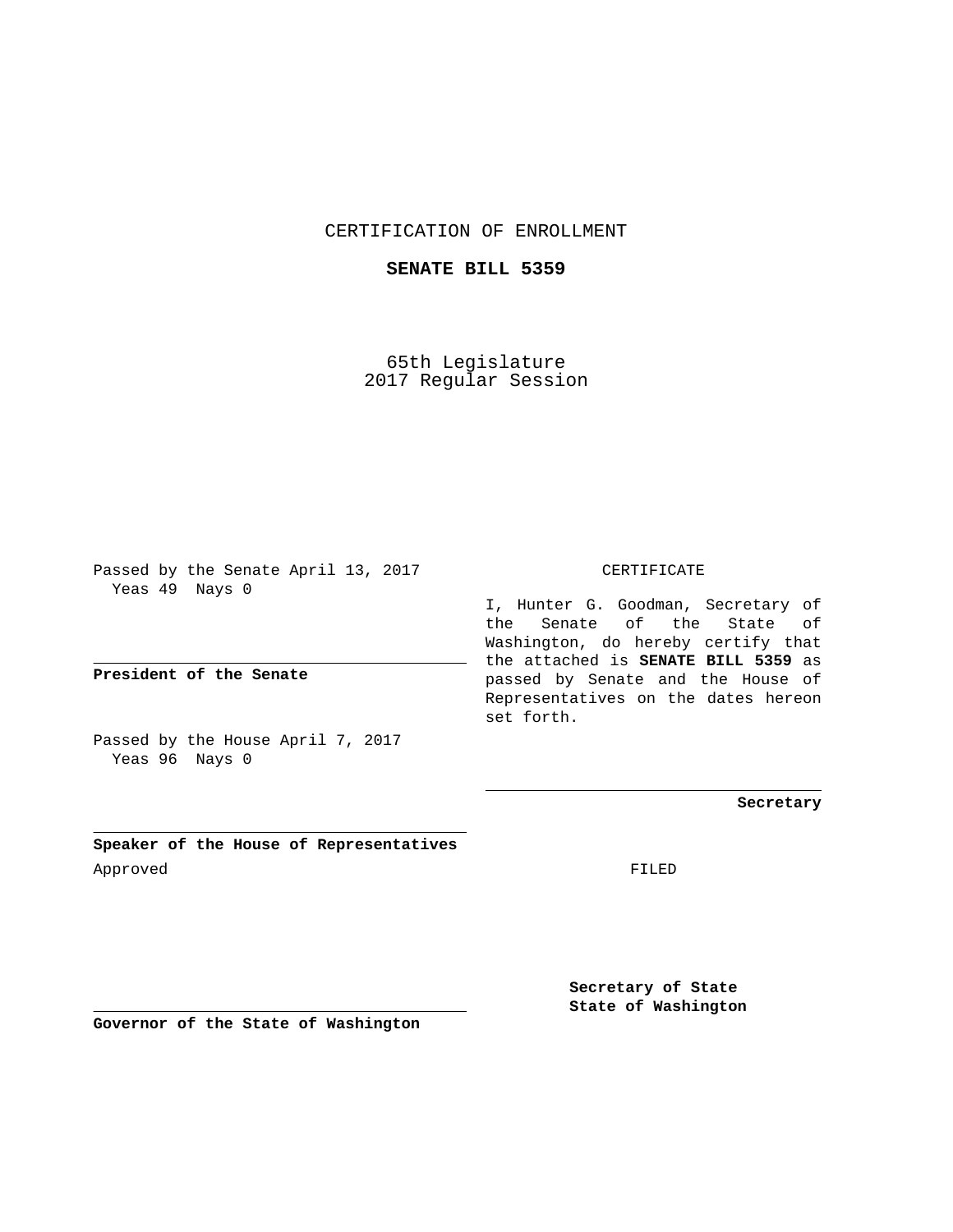## **SENATE BILL 5359**

AS AMENDED BY THE HOUSE

Passed Legislature - 2017 Regular Session

**State of Washington 65th Legislature 2017 Regular Session By** Senators Conway, Zeiger, Bailey, Rolfes, Hobbs, and Kuderer Read first time 01/20/17. Referred to Committee on State Government.

 AN ACT Relating to requiring annual reporting on the implementation of laws to streamline licensing processes for military service members and their spouses; and amending RCW 73.04.150.

BE IT ENACTED BY THE LEGISLATURE OF THE STATE OF WASHINGTON:

 **Sec. 1.** RCW 73.04.150 and 2005 c 141 s 1 are each amended to read as follows:6

 (1) There is hereby created a joint committee on veterans' and military affairs. The committee shall consist of: (a) Eight members of the senate appointed by the president of the senate, four of whom shall be members of the majority party and four of whom shall be members of the minority party; and (b) eight members of the house of representatives appointed by the speaker, four of whom shall be members of the majority party and four of whom shall be members of the minority party. Members of the committee shall be appointed before the close of the 2005 legislative session, and before the close of each regular session during an odd-numbered year thereafter.

 (2) Each member's term of office shall run from the close of the session in which he or she was appointed until the close of the next regular session held in an odd-numbered year. If a successor is not appointed during a session, the member's term shall continue until the member is reappointed or a successor is appointed. The term of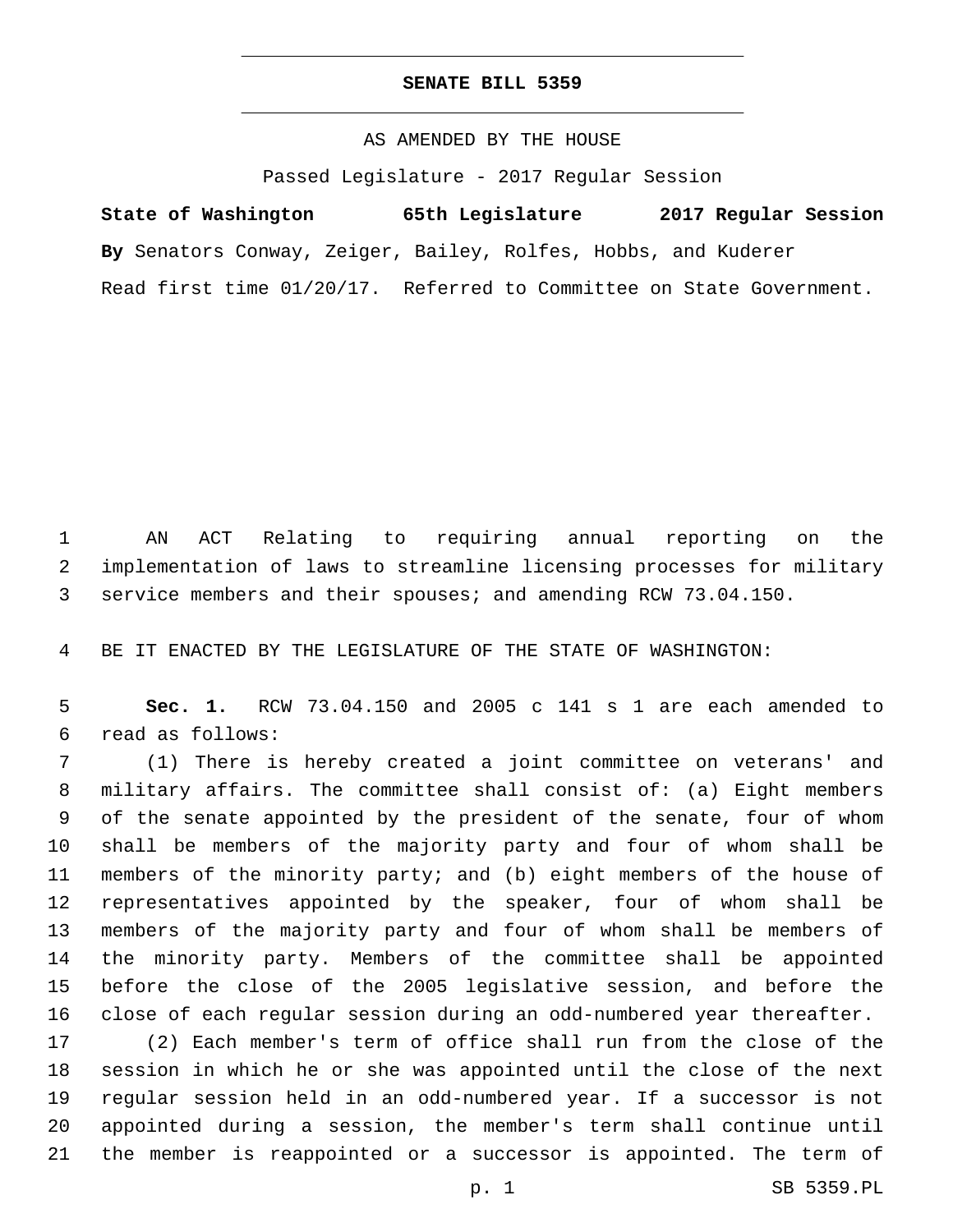office for a committee member who does not continue as a member of the senate or house of representatives shall cease upon the convening of the next session of the legislature during an odd-numbered year after the member's appointment, or upon the member's resignation, whichever is earlier. Vacancies on the committee shall be filled by appointment in the same manner as described in subsection (1) of this section. All such vacancies shall be filled from the same political party and from the same house as the member whose seat was vacated.

 (3) The committee shall establish an executive committee of four members, two of whom are members of the senate and two of whom are members of the house of representatives. The executive committee shall appoint one cochair from the two executive committee members who are senators and one cochair from the two executive committee members who are representatives. The two cochairs shall be from different political parties and their terms of office shall run from the close of the session in which they are appointed until the close of the next regular session in an odd-numbered year. The executive committee is responsible for performing all general administrative and personnel duties assigned to it in the rules and procedures adopted by the joint committee, as well as other duties delegated to 21 it by the joint committee.

 (4) The joint committee on veterans' and military affairs has the 23 following powers and duties:

 (a) To study veterans' issues, active military forces issues, and national guard and reserve component issues, and make recommendations 26 to the legislature; and

 (b) To study structure and administration of the department of veterans affairs and the military department, and make 29 recommendations to the legislature.

 (5) The joint committee shall adopt rules and procedures for its orderly operation. The joint committee may create subcommittees to 32 perform duties under this section.

 (6) The regulating authorities for the department of licensing 34 and the department of health shall file reports to the legislature biennially and the Washington state military transition council annually beginning January 1, 2018, and appear annually before the joint committee on veterans' and military affairs, to provide updates on progress in their efforts to implement the requirements of chapter 18.340 RCW, chapter 32, Laws of 2011, and chapter 351, Laws of 2011. By January 1, 2018, the department of labor and industries and the